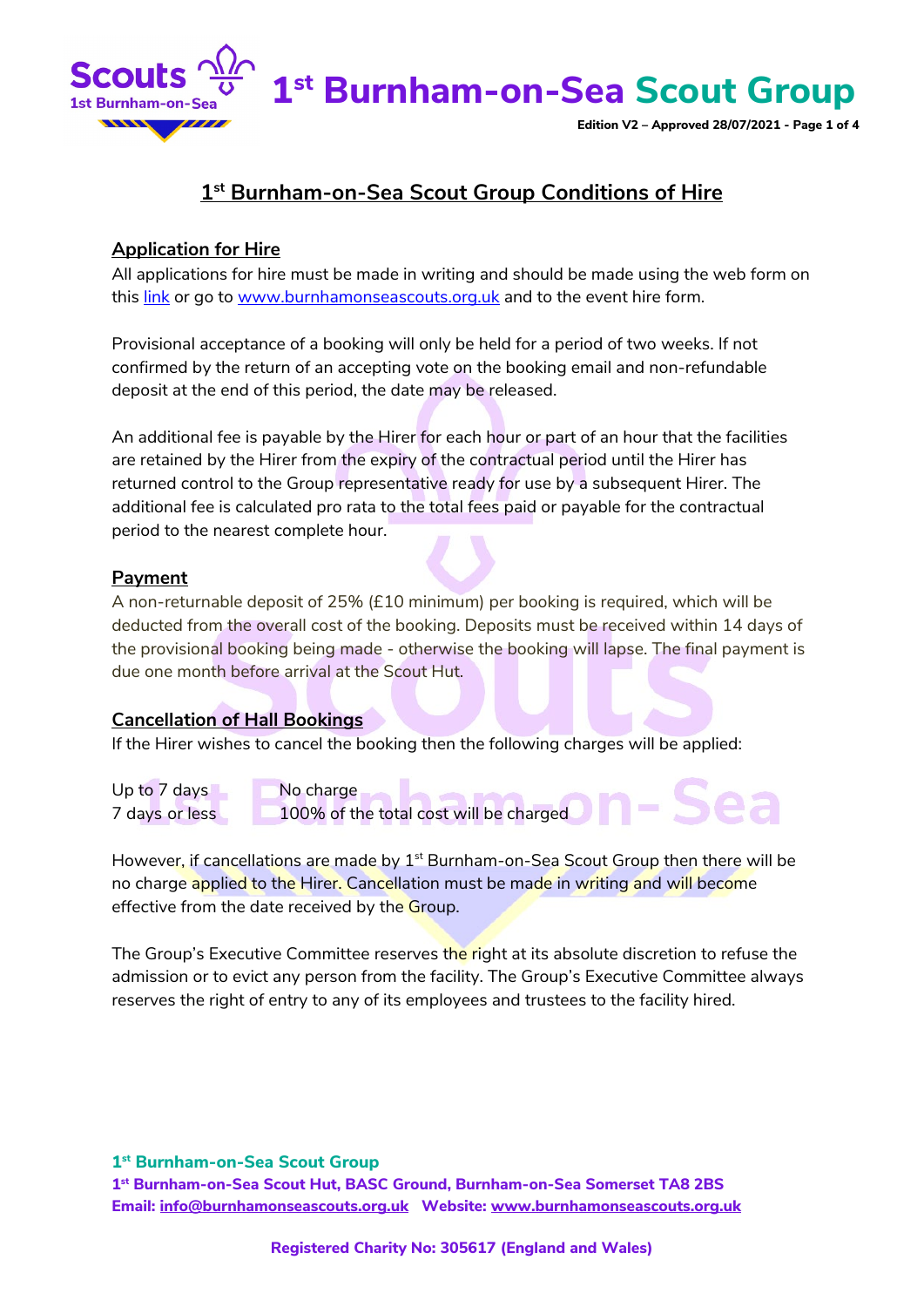

**Edition V2 – Approved 28/07/2021 - Page 2 of 4**

### **COVID**

The Hirer is responsible for ensuring that the building is returned in a clean and sanitised state before leaving the premises, so it is safe for the next user. The Executive Committee are required to see and approve a written risk assessment of the event and to see a copy of the Hirer's Public Liability insurance.

### **Additional Hall Usage by 1st Burnham on Sea Scout Group**

If the Scout hut is required by the Scout Group for extra scouting activities e.g. a weekend camp which would be when a regular Hirer would normally use the hall, we will give the Hirer two weeks notice of this change.

### **Local Emergency Disasters**

1<sup>st</sup> Burnham on Sea Scout Group reserves the right to cancel the hire at short notice due to an emergency requiring use of the premises as a shelter for the victims of flooding, snowstorm, fire, explosion or those at risk of these or similar disaster.

### **Supervision**

The Hirer shall during the period of the hiring be responsible for supervision of the premises and the contents. Any damage of the hall or contents however slight must be reported to the Group at the end of that hall hire. The Hirer shall make good or pay for all damage including accidental damage to the premises or to the fixtures, fittings or contents and for loss of contents.

### **Capacity & Safety**

The Committee has taken advice from the relevant authorities with respect to the maximum number of people admitted to any function in the Hall. The Hirer must not exceed 110 occupants in the building or the maximum number of occupants in each room as follows:

| Main Hall -    | 110             |
|----------------|-----------------|
| Meeting Room - | 20 <sup>°</sup> |
| Kitchen $-$    | 1 도             |

### **Use of Premises**

The Hirer shall not use the premises for any purpose other than that was agreed when booking the hall and shall not sub hire or use the premises or allow the premises to be used for any unlawful purpose or in any unlawful way nor do anything or bring onto the premises anything that may endanger the same or render invalid the insurance policy.

### **1st Burnham-on-Sea Scout Group**

**1st Burnham-on-Sea Scout Hut, BASC Ground, Burnham-on-Sea Somerset TA8 2BS Email: [info@burnhamonseascouts.org.uk](mailto:info@burnhamonseascouts.org.uk) Website: [www.burnhamonseascouts.org.uk](http://www.burnhamonseascouts.org.uk/)**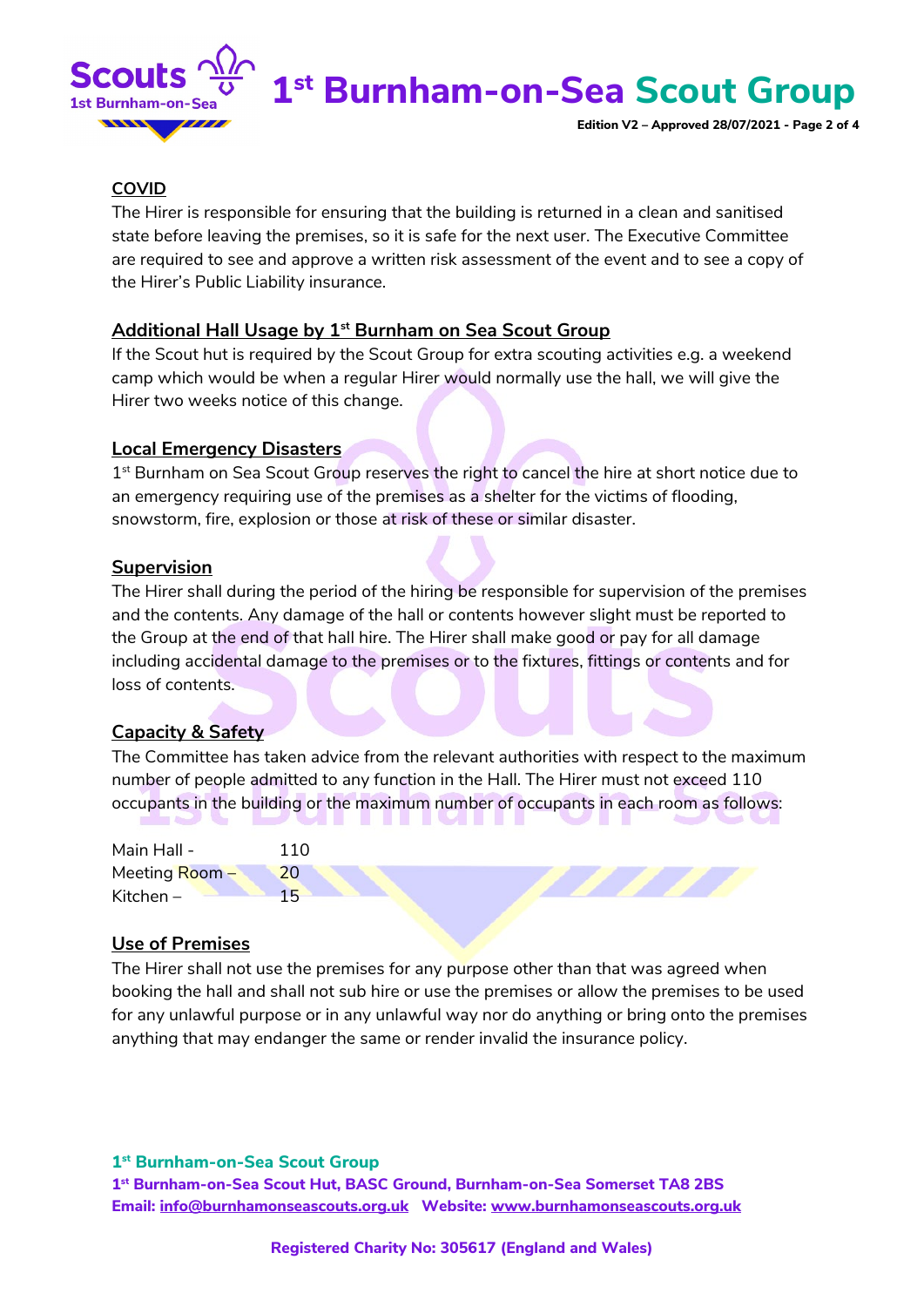

**Edition V2 – Approved 28/07/2021 - Page 3 of 4**

### **Alterations & Fixings**

The Hirer shall not carry out any alterations to the building, nor fix or cause to be fixed any apparatus, equipment, notice or decoration or adhesive material without the previous written permission of the Executive Committee.

### **Smoking**

1<sup>st</sup> Burnham-on-Sea Scout Group operates a smoke free (this includes vaping and ecigarettes) policy throughout the building and the grounds. All guests are advised to smoke away from the gates and over by the lamp post in the car park.

### **Animals**

Due to the BASC Ground where the scout hut is situated there is a strict no animal (except assistance dogs) policy within the grounds.

### **Licences**

The hall does not have an alcohol nor music licence. The hall Hirer shall be responsible for obtaining such licences as may be needed whether for the sale or supply of intoxicating liquor or in respect of public performances. The hirer shall ensure everyone behaves appropriately during there event.

### **Health and Hygiene**

The Hirer shall if preparing, serving or selling food observe all relevant food health and hygiene legislation and regulations. And must ensure that all spillages are cleaned up and the building is returned in a clean and safe state ready for the next user.

### **Electrical Appliance Safety**

The Hirer shall ensure that any electrical appliances brought by them to the premises and used there shall be safe and in good working order and used in a safe manner.

### **Car Park**

Patrons using the car park do so at their own risk and 1<sup>st</sup> Burnham-on-Sea Scout Group accept no liability for any damage caused. All people using the car park must park considerably to other drivers and must not park on the double yellow lines. The metal gates must not be blocked at any time as constant emergency access is required.

### **End of Hall Hire**

The Hirer shall be responsible for leaving the premises in a clean and tidy condition. Any rubbish to be taken away with the hall Hirer. Please ensure toilets have been flushed and all lights have been turned off. The overhead heaters in the main hall must be switched off. All internal doors to be shut. Please ensure that the fire door in the hall is securely shut and the front door is locked. All gates to be shut and securely locked.

### **1st Burnham-on-Sea Scout Group**

**1st Burnham-on-Sea Scout Hut, BASC Ground, Burnham-on-Sea Somerset TA8 2BS Email: [info@burnhamonseascouts.org.uk](mailto:info@burnhamonseascouts.org.uk) Website: [www.burnhamonseascouts.org.uk](http://www.burnhamonseascouts.org.uk/)**